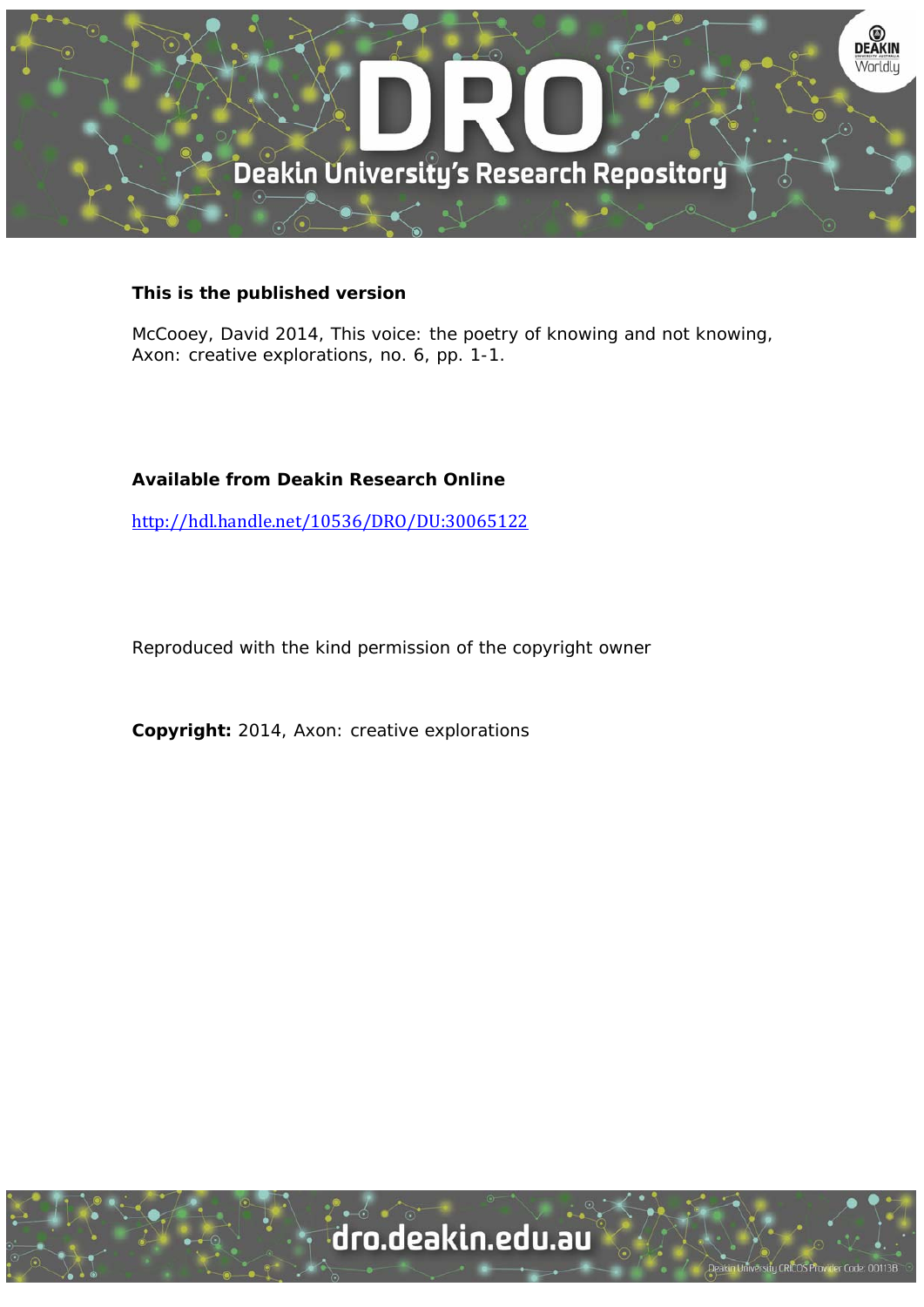# 'THIS VOICE'

## The poetry of knowing and not knowing

*This essay is concerned with how poetry—reading it, writing it, and adapting it—relies on a dialectic between knowing and not knowing, a flickering movement between understanding and ignorance that is central to the production of poetry and its effects. To illustrate this, I discuss my poem, 'This Voice', and its subsequent adaptation into what I call a 'poetry soundtrack', a form of digital audio poetry employing poetry, music, and sound design. The essay illustrates the centrality of the knowing/not-knowing dialectic to poetry by considering the following with regard to my works: the thematics of nescience; the liminal and virtual space of interpretation and play (the latter as theorised by D.W. Winnicott); 'nocturnal poetics'; and sampling (both sonic and lexical).*

'This Voice'

It goes without saying that it sounds like your voice. But is it yours? And if not yours, then whose?

It could be the voice-over in a film; not a war movie, but a tale of childhood and disillusion that begins and ends

not with voices, but with insects starting up at night, phantom traffic, and the honk of a distant goods train. (McCooey 2012a: 264)

'This Voice'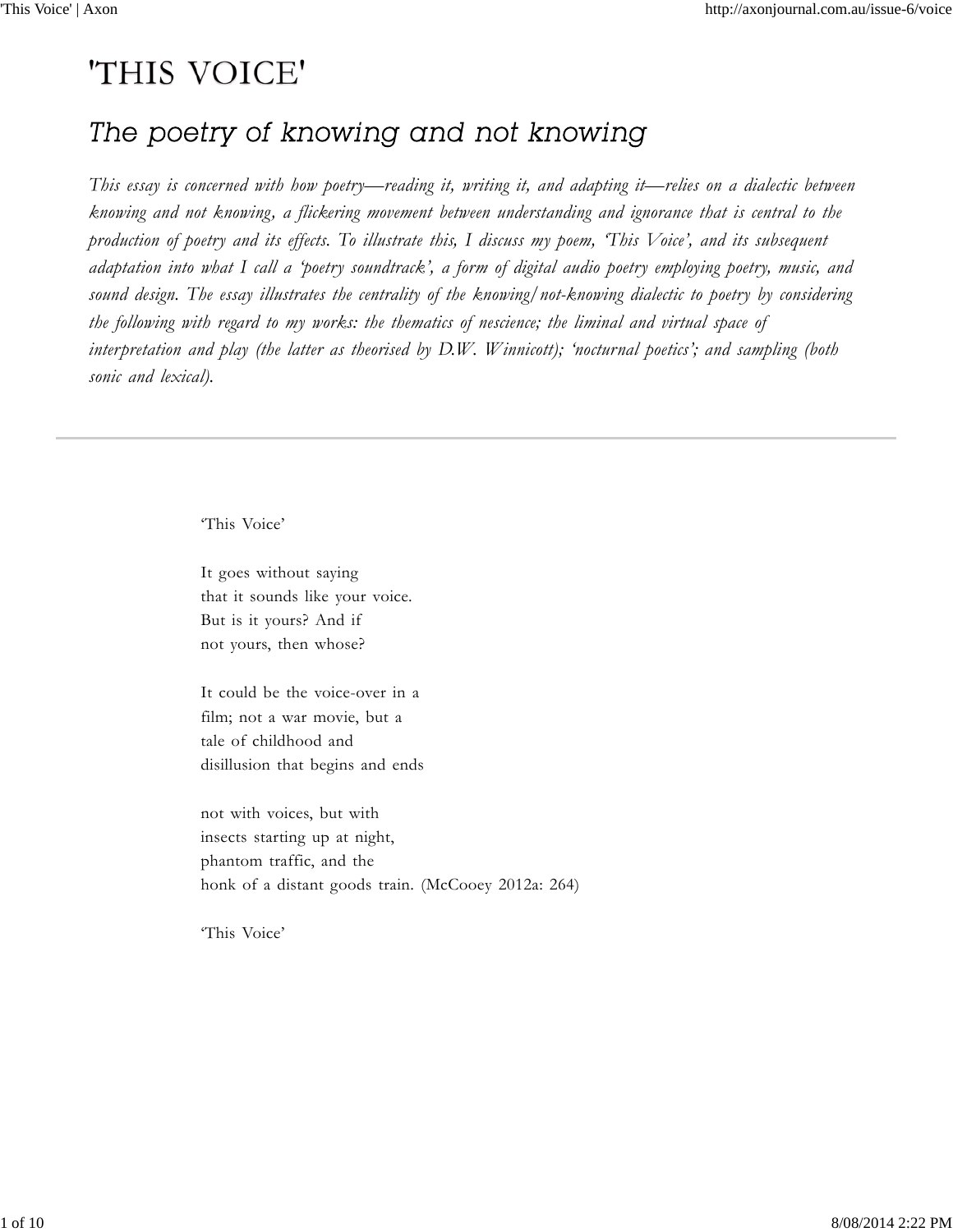$3:02$ 



#### Cookie policy

I am concerned here with how poetry—reading it, writing it, and adapting it—relies on a dialectic between knowing and not knowing, a flickering movement between understanding and ignorance that is central to the production of poetry and its effects. To illustrate this, I will discuss my poem, 'This Voice', and its subsequent adaptation by me into what I call a 'poetry soundtrack', a form of digital audio poetry employing poetry, music, and sound design. Both versions of 'This Voice' thematise the knowing/notknowing dialectic, and each tells us something about how poetry occupies the liminal and virtual space of both interpretation and play (the latter as theorised by D.W. Winnicott), both of which rely on the knowing/not-knowing dialectic. Both versions of 'This Voice', but especially the audio version, employ a 'nocturnal poetics', by which I mean that particularly literary thematisation of 'other', liminal, ways of knowing (and not knowing) that contrast to rational, 'daytime' ways of thinking. Lastly, each version illustrates something of how the knowing/not-knowing dialectic relates to the issue of sampling (both sonic and lexical), that use of the already-known to produce the previously-unknown. Taken together, these points illustrate the centrality of the knowing/not-knowing dialectic to poetic practice (including interpretation and adaptation). The audio version of 'This Voice' appears on my album *Outside broadcast* (2013), and while it overtly thematises the knowing/not-knowing dialectic under consideration here, other pieces from that album could be seen as equally relevant to this discussion, given that they all—to a greater or lesser degree —mobilise themes of knowing and nescience, all employ a 'nocturnal poetics', and all draw attention to the issue of sampling in some way.

I am not concerned here with the knowledge that poetry could be said to produce or resist. Nor am I concerned with the discursive power of poetic knowledge, or of the sociological outcomes of poets and poetry being associated with certain kinds of knowledge (or even wisdom). Rather, I am interested in the ways in which the writing, interpretation, and adaptation of poetry involves what I am calling the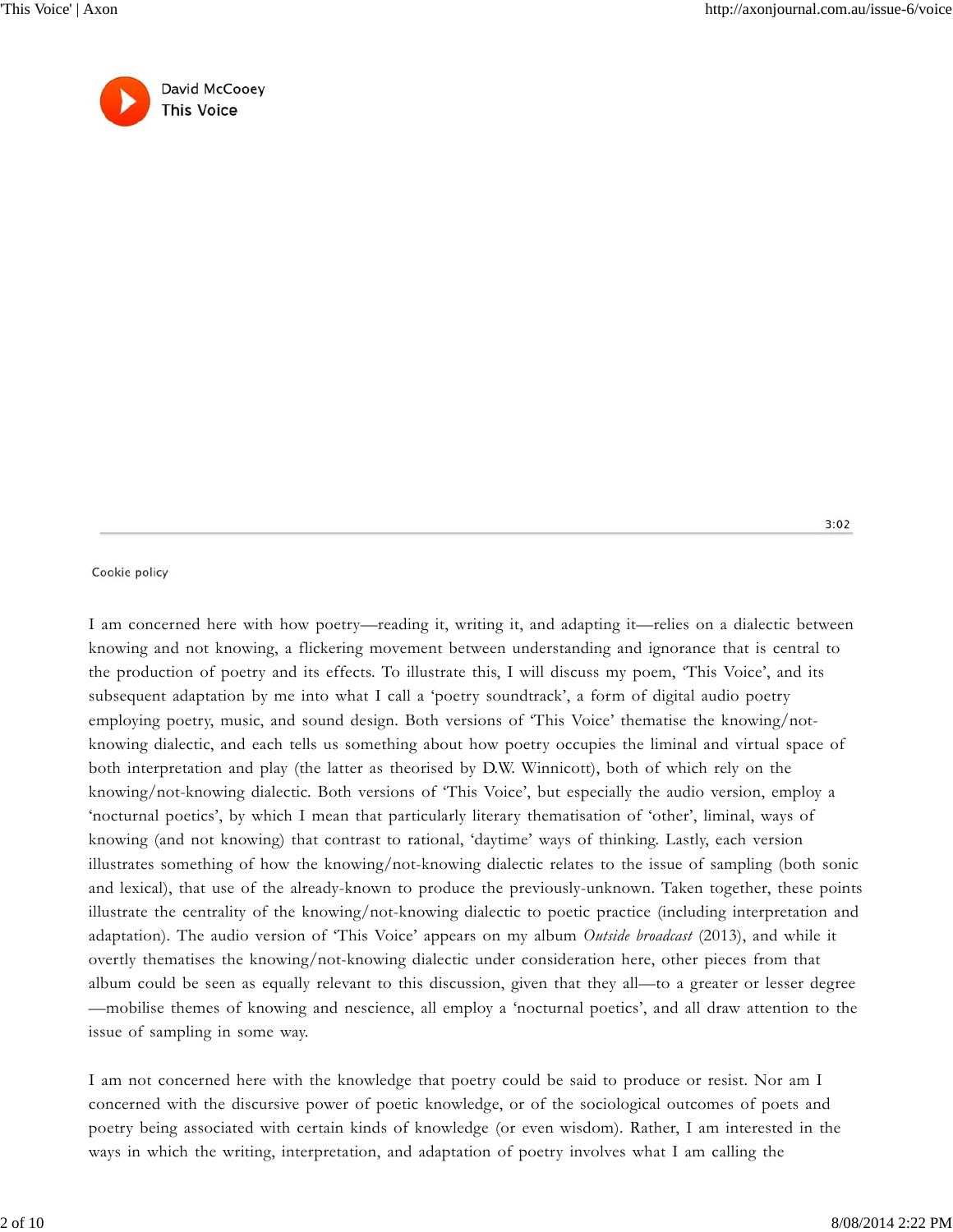knowing/not-knowing dialectic. In this respect, I am following the lead of Andrew Bennett, whose *Ignorance: literature and agnoiology* sees nescience as 'part of the narrative and other force of literature, part of its performativity, and indeed as an important aspect of its thematic focus—what literary texts are "about"' (2009: 1).

#### **Thematising Knowing and Nescience in 'This Voice'**

As the title of my poem makes clear, the concept of 'voice'—so troublingly persistent in theories of lyric poetry—is central to 'This Voice'. The demonstrative pronoun draws attention to the unstable or paradoxical status of voice in lyric poetry, since it immediately raises questions regarding which voice is being evoked. Is it the author's? The reader's? A fictional character's? The real voice of performance? A recorded voice? (It is, of course, both all and none of these things.)

The title, then, announces the doubleness that is key to the knowing/not-knowing dialectic. The poem's opening line—'It goes without saying'—continues the trope of doubleness and is explicitly concerned with issues of knowing. On the one hand, true knowledge might be thought of as that which 'goes without saying', while on the other hand knowledge is conventionally understood as that which can be conveyed to others, that which can be 'said'. Doubleness is also seen in the fact that the line is both 'literary speech' in the context of the poem, and demotic speech, sampled from everyday life. Its purpose is that special form of doubleness, paradox. While a voice clearly cannot 'go without saying', since a voice requires voicing, in this context it does 'go without saying', as the voice is the 'unvoiced voice' of textuality. (In the audio version paradox remains, since that which 'goes without saying' is being said.)

Doubleness continues in the second line ('it sounds like your voice'), since 'sounds' is polysemous. 'To sound' means to make a noise, but it also means to announce something, and to measure or test something. The sound or sounding of 'your voice' (with the second-person address simultaneously suggesting poet, interlocutor, and audience) is therefore replete with multiplicity and paradox. It announces without announcing, makes a noise that cannot be heard, and tests that which cannot be tested. The doubleness of the poem engages binary oppositions common to lyric poetry—presence and absence, speech and silence, the apparent and the hidden—through a continual instability regarding knowledge that is made clear in the third line, which asks if the voice is 'your' voice, radically undermining the apparent certainty of the title and first line.

Such deconstructive moves are, of course, far from uncommon in contemporary lyric poetry. The poem takes a more explicitly 'postmodern' turn in the second stanza with its strategic confusion of the real and the representational. The environmental images that end the poem—insects, traffic, and a train—in fact emanate from a putatively filmic, rather than 'real', realm. (The fact that these 'images' are sonic rather than visual further complicates matters.) This move to the imagistic (sonic) world of cinema, and by association the night, intensifies the knowing/not-knowing dialectic by employing a poetics of the uncanny. The poem's last three lines—'insects starting up at night, / phantom traffic, and the / honk of a distant goods train' —evoke both the everyday and a nocturnal poetics of the uncanny, with the uncanny being a form of our dialectic (since the uncanny is the disquieting interplay between the familiar and the unfamiliar, or the known and the unknown). While we recognise the sounds of insects, traffic, and a goods train as being inherently quotidian (and therefore knowable), the context places them in a far more ambiguous, unknowable, light.

This imagistic development evokes a dream-like process, as per Maurice Blanchot's discussion in *The space of*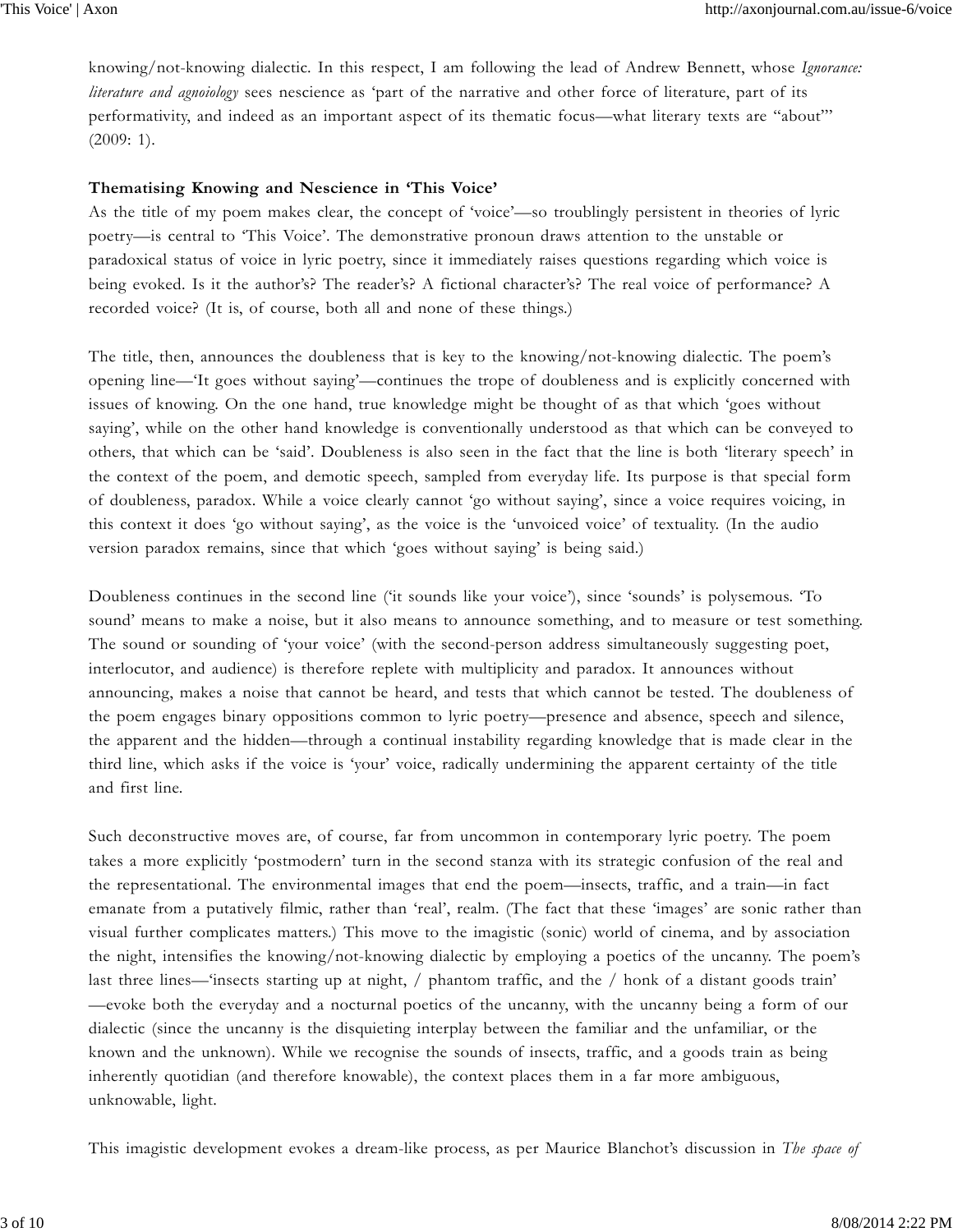*literature* of dream as a domain of incessant resemblances:

The dream touches the region where pure resemblance reigns. Everything there is similar: each figure is another one, is similar to another and to yet another, and this last to still another. One seeks the original model, wanting to be referred to a point of departure, an initial revelation, but there is none. The dream is the likeness that refers eternally to likeness. (1982: 268)

This interminable process is akin to that of literature, whereby writing and representation are endless and self-generating. As we will see, this incessant process is related to the open-ended nature of creating something new in the knowing/not-knowing dialectic.

This unending dream-like process could also be seen as being thematised in the poem, since the poem, despite its brevity, is one of continual transformation and modulation: 'your voice' quickly dissolves into the voice-over of a movie, the ghostly sounds of night, and the 'honk of a distant goods train' (an image that confuses natural and mechanical, human and animal). Or, to put it another way, the poem—which begins with a putatively present and singular voice—quickly moves to the disembodied voices of the movies, and then ends with the voiceless voicings of the night: cars, insects, a train. These latter sounds have a teasing relationship to what Foucault (borrowing from Blanchot) describes as 'the endless murmuring we call literature' (1977: 60), a murmuring that arises from our voices modulating the 'disquieting sound that announces from the depths of language'.

#### **Poetry, Knowing, & Interpretation**

The above is, at any rate, one attempt at explicating the poem with regards to the knowing/not-knowing dialectic, though perhaps one that—like some of its sources—simply restates the metaphorical power of poetic effects in different, but equally metaphorical, terms. Let us turn now, then, more explicitly to the question 'What does "This Voice", or poetry generally, have to do with knowing and not-knowing?' The complexity of knowing may be highlighted by quickly comparing it with other terms of cognition, mood, and affect: attending, interpreting, understanding, experiencing, perceiving, feeling, desiring. Lyric poetry deals in all of these, but at least since the Romantics it has also often been programmatically concerned with those states that explicitly resist knowing as rational thought: evanescent moods (such as sexual desire), dynamic or complex emotions (such as love and grief), and liminal states (such as dream and hypnagogia). All of these, notably, are categories that proved resistant to the Western philosophical tradition of aligning knowledge with abstraction and disembodied ideality. In other words, poetry, and certain types of prose literature, tackles those (embodied) experiences that resist conventional ideas of knowing: moods and feelings, bewilderment, anxiety, dreams, inspiration.

In this context it is perhaps inevitable to evoke Keats's concept of 'negative capability', glossed in part by Keats as a poet's ability to be 'in uncertainties, Mysteries, [and] doubts, without any irritable reaching after fact & reason' (2002: 60). This is, among other things, a canonical expression of the relationship between poetry and those categories of experience that resist knowing. One key category here is poetic composition itself. As any poet would know, writing poetry is not simply a matter of 'knowing' what one has to say and transcribing that knowledge. As Susan Stewart writes in *The poet's freedom*, 'a work of art does not communicate something that is already understood. The work is a determined outcome built from an inchoate, merely suggestive, beginning' (2011: 55-56). Commonplace though this idea is, it is worth considering some of the implications of this condition of not-knowing in poetic composition. As Timothy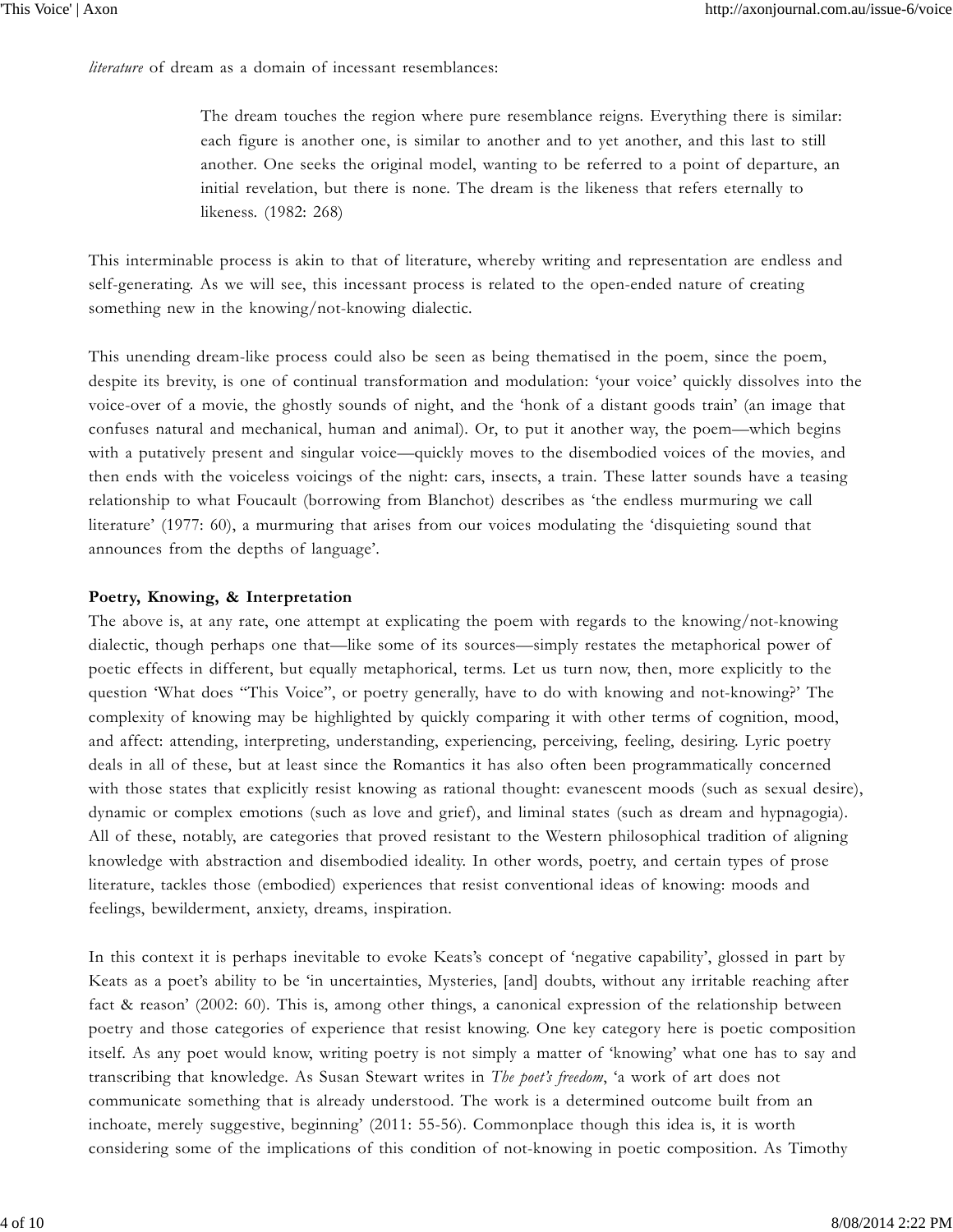Clark writes in *The theory of inspiration*, 'The act of inscription not only produces effects which immediately, as their very condition of appearance, escape the intentional grasp of the consciousness that wrote them, it may do so, on some occasions, in ways that are themselves "creative" or surprising in a valuable way' (1997: 19). In other words, the act of poetic creativity is immediately one of interpretation. Literary texts, of which poems are paradigmatic examples, generate meaning from within this dialectic between creation and interpretation, or not-knowing and knowing. Lyric poems, such as 'This Voice', repeatedly illustrate this by drawing attention to the temporal ambiguity of the text (when is 'now'?), the inherent ventriloquism of enunciation (who is 'speaking'?), and the interplay between subjectivity and otherness (to which phantasmal audience is this phantasmal 'I' speaking?).

It should be clear by now, then, that the knowing/not-knowing dialectic is profoundly associated with things central to poetry, especially those key figures and techniques used to alienate ordinary speech into poetic speech: metaphor, the uncanny, symbol, and defamiliarisation. This latter concept (in which the 'automatism of perception' is overcome by the difficult, estranging language of poetry [see Shklovsky1998: 18]) is akin to various Romantic and post-Romantic theories of poetry that rely on concepts such as 'wonder', 'chaos', 'power', and 'renewal'. Bennett's reading of Shelley's 'A Defence of Poetry', for instance, ends in this territory: 'poetry offers us ignorance of the world we (thought we) knew, so that we can know it again as if it was new to us, know it as a new, unknown, world of wonder' (2009: 74).

#### **The Space of Play**

One key model of the know/not-knowing dialectic that can illustrate this interpenetration of the world and the poet can be found in D.W. Winnicott's *Playing and reality* (1971). Winnicott sees play as a 'potential space'—also termed 'a third area' (2005: 138) or 'intermediate zone' (2005: 141)—linking and separating individuals and environments. In 'Playing: A Theoretical Statement', Winnicott postulates the potential space of playing as a development of what he elsewhere calls transitional phenomena (those actions and things, such as babbling, thumb-sucking, and teddy bears, that allow transition from subjective reliance on the mother to objective independence). In other words, playing (and subsequently creativity) employs a virtual space that is neither the inner world nor external reality, but something mediating the two (2005: 55): 'This area of playing is not inner psychic reality. It is outside the individual, but it is not the external world' (2005: 69). This space paradoxically links and separates inside and outside, subject and object. Winnicott insists on this paradoxical nature of play, of it involving the interplay of separateness and union, inner and external realities. This intermediate zone is by definition intersubjective and dialogic (even when it does not appear so), since it is a space that connects and separates subjects. It is no anodyne space, because it allows for both creative and destructive fantasies. It is, as Malcolm Bowie writes, 'full of promise and danger' (2000: 14).

Like the writing poet, the playing child inhabits an area that

cannot be easily left, nor can it easily admit intrusions ... Into this play area the child gathers objects or phenomena from external reality and uses these in the service of some sample derived from inner or personal reality. Without hallucinating the child puts out a sample of dream potential and lives with this sample in a chosen setting of fragments from external reality. (2005: 69)

Play, like creativity, is not dream or hallucination. That is, we know we are not dreaming or hallucinating when we write or read a poem, however much those things might conjure up dream-like or hallucinatory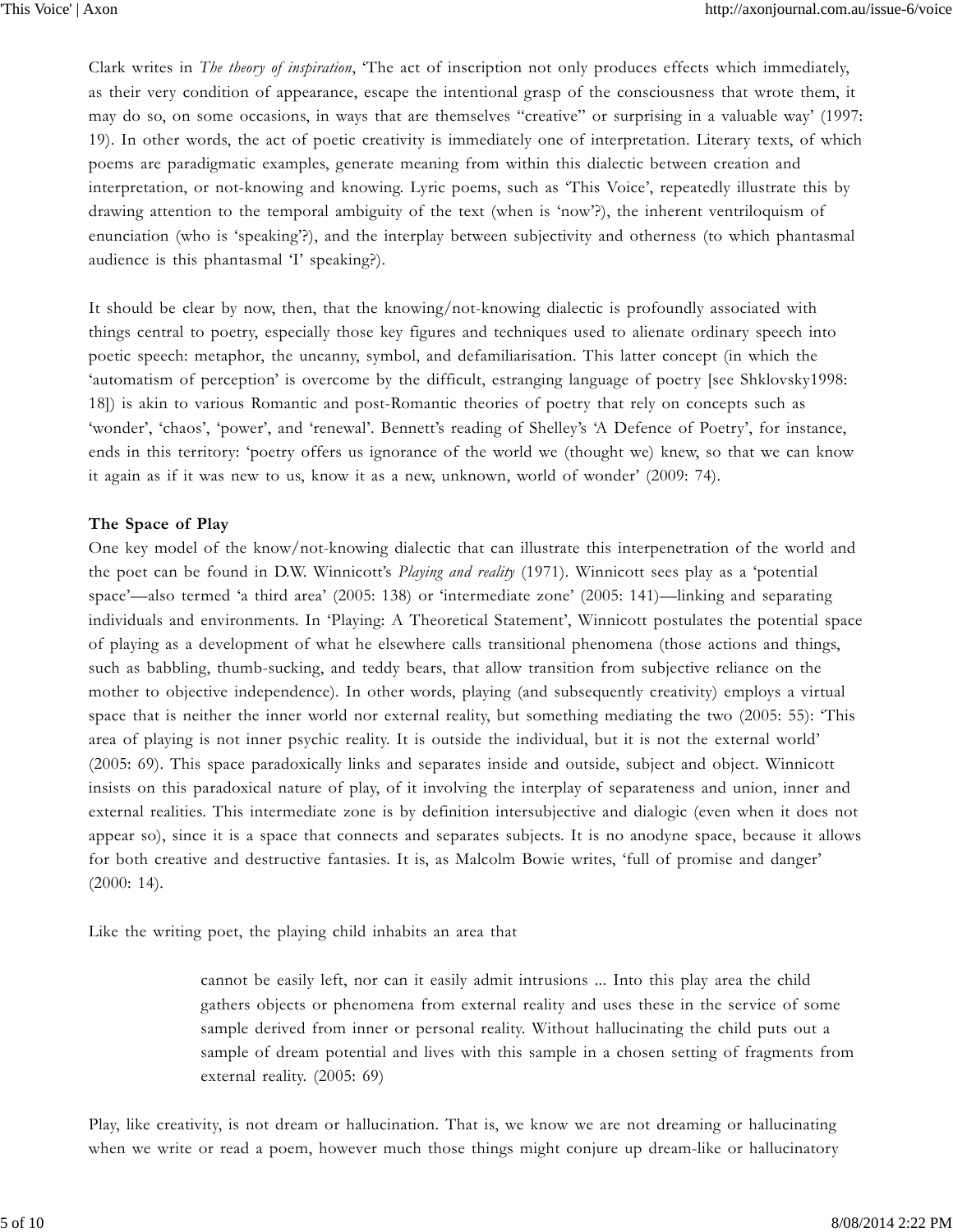effects. Nor is it merely the distraction of daydreaming. It is exciting and precarious, the one deriving from the other. As Winnicott states, the excitement of playing 'derives *not* from instinctual arousal but from the precariousness that belongs to the interplay in the child's mind of that which is subjective (nearhallucination) and that which is objectively perceived (actual, or shared reality)' (2005: 70). Play, like creativity, is precarious and satisfying. It can tolerate anxiety, but it can also be destroyed by it (2005: 70).

Theorising in this way is useful here since it conceptualises writing generally (and poetry in particular) as occupying a liminal space, a space that can be best understood as generating something new in the interplay between knowing and not-knowing. Such paradoxical interplay is precarious, satisfying, and allows for a considerable degree of anxiety. Winnicott himself comments on how this paradoxical interplay between the subject and the world, between separateness and union, has implications for creative writers. In 'The Location of Cultural Experience', he argues that 'The interplay between originality and the acceptance of tradition as the basis for inventiveness seems to me to be just one more example, and a very exciting one, of the interplay between separateness and union' (2005: 134). Originality and tradition is in turn, I would argue, another way of figuring the knowing/not-knowing dialectic.

There is a final Winnicottian issue that promises insights for this discussion about poetry and knowing. Winnicott repeatedly insists that the paradox of the potential space both linking and separating should be accepted. Such acceptance can be of use to poets and readers of poetry since it can stop both from too quickly trying to resolve the problems of creativity: anxiety, disappointment, obscurity, and so on. Winnicott believed that, in life and psychoanalysis, time was necessary for individuals to come to discover what they needed ('growth takes time', 2005: 202). Adam Phillips' gloss on this stance with regard to the role of interpretation in psychoanalysis can equally apply to the poet's use of language: 'It is there to be used, in the way Winnicott described the Transitional Object as being used, not revered, copied, or complied with. And because it is essentially transitional to an unknown destination, it could never be conclusive' (2007: 143). In other words, poetry, like play, is both communicative and open-ended.

#### **Nocturnal Poetics and Sampling**

Lastly, I will consider the audio version of 'This Voice'—which I produced using a Digital Audio Workstation (DAW)—to develop two related points that were briefly raised earlier: a nocturnal poetics, and literature's incessant (or open-ended) sampling of speech and writing. Like the original poem, the audio version came out of an inchoate beginning (or sequence of beginnings) that was supported by the place of play posited by Winnicott. (In addition, this paper could be thought of as a further iteration of my attempt to 'know' my own work, this time with the added interpenetration of 'original' text and adaptation, in the form of the poetry soundtrack. This iterative nature of interpretation is clearly related to the ceaseless 'murmuring' of literary texts.)

The relationship between poetry and sound, and poetry and audio recording, is a complex one, and one that cannot be addressed here. Certainly, works such as *The sound of poetry, The poetry of sound* (2009), edited by Marjorie Perloff and Craig Dworkin, and *Sound states: innovative poetics and acoustical technologies* (1997), edited by Adelaide Morris, draw attention to the complexity of these relationships. As I argue in my essay on sounded poetry, 'Fear of Music: Sounded Poetry and the "Poetry Soundtrack"' (2012), the relationship between recorded poetry and music has been generally ignored by such studies, placing sounded poetry that employs music in a no-man's-land between avant-garde 'sound poetry' and documentary-style recordings of poetry readings. The genre that I term the 'poetry soundtrack' is a form that deliberately draws attention to the usually-ignored links between so-called 'popular' and 'avant garde' aesthetics. If the link between poetry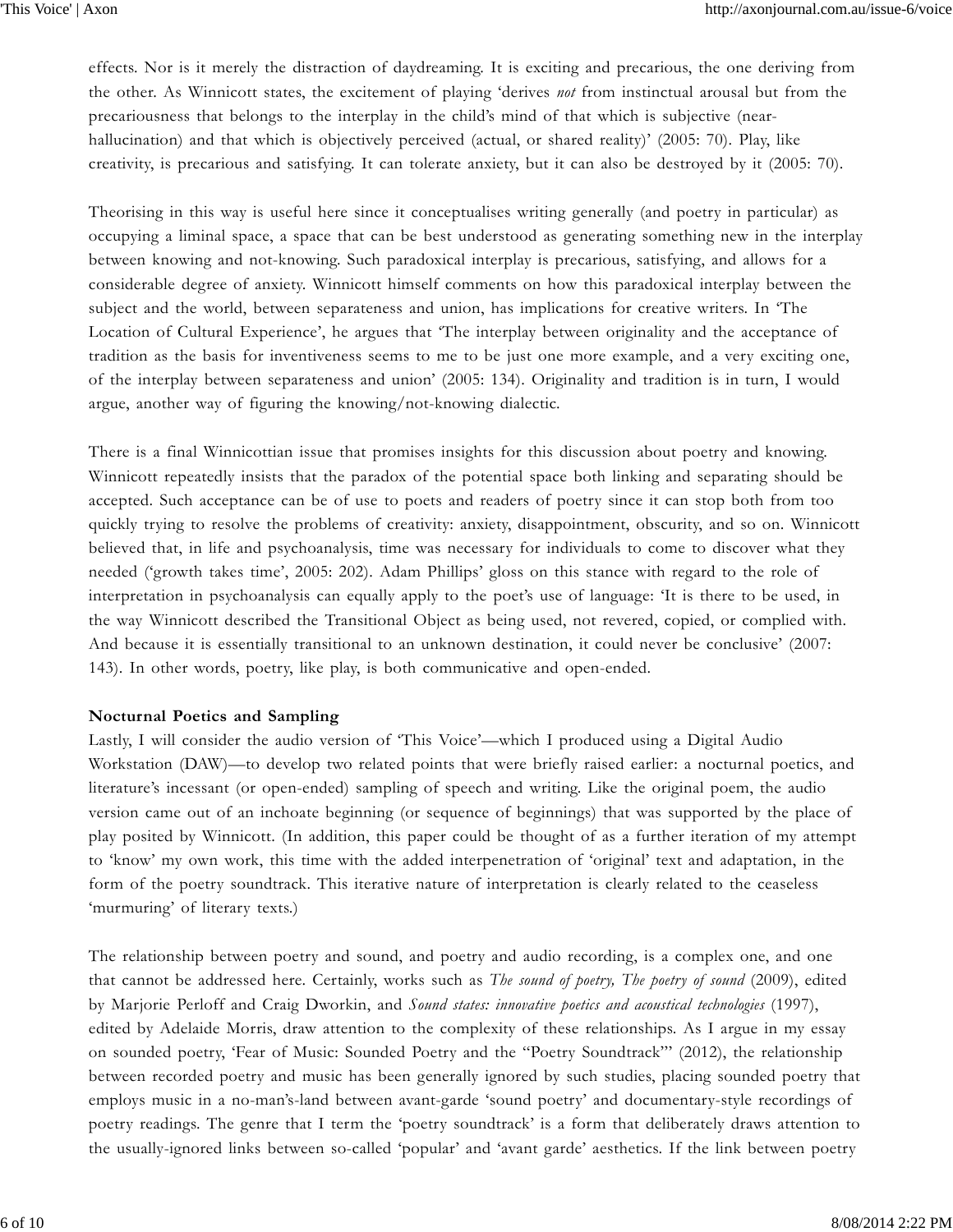and music has often, at least in the critical literature, been associated with the popular and the kitsch, my desire to employ music in this context is a desire to 'know' sounded poetry in a different way.

The completed poetry soundtrack of 'This Voice' also illustrates a number of features of me coming to 'know' my text more clearly, though in this case, once again, such a process is defined more by chance and the incessant, associative, sometimes subconscious, process of interpretation than something we might call 'knowledge'. This is seen in the way the poetry soundtrack employs a number of audio samples from television and film. These samples open and close the piece with the words 'Good evening' and a somewhat-indistinct 'Good night'. Such samples further the text's confusion of the visual and the aural (an interpretation I only reached in the writing of this essay), and further emphasise its nocturnal poetics, that virtual liminal space which, akin to Winnicott's place of play, engages the knowing/not-knowing dialectic to produce poetic effects. 'This Voice' ventures into the nocturnal, and indeed ends there, because the poem is concerned with a form of knowing that we might call nocturnal: the threshold and liminal states where the foundational form of knowledge, knowledge of the self's existence, begins to fray, leading to the loss of knowledge and self-hood that occurs in sleep and the process of dreaming (a process which, like poetry and creativity generally, undoes simple distinctions between subject and object, self and other, knowing and not-knowing).

The nocturnal poetics of the poem draws attention to the liminal state that Peter Schwenger discusses in his study of the surprisingly large body of literature that represents the liminal spaces between waking and sleeping, *At the borders of sleep*. Schwenger argues that literature generally is inherently liminal, neither clearly one thing nor the other, expressing and evoking in its readers and writers a process that is neither 'fully conscious and rational' nor 'an immersion into dream' (2012: xii). As Schwenger's discussion shows, writing that is thematically concerned with the liminal space between sleeping and waking powerfully unsettles routine ways of knowing, and produces disquieting (or, one might add, marvellous) effects through what Mallarmé calls the work's 'resonant disappearance' (quoted in Schwenger 2012: 140). Just as Winnicott emphasises playing's open-ended nature, Schwenger sees the 'experiment' of such modern literature as something that is 'never concluded or conclusive, yielding a piece of significant information that can then be classified among the things we know. Rather, we inhabit endlessly, ceaselessly, interminably—these are Blanchot's repeated terms—a realm in which "there is no meaning yet" but in which meaning is in the interminable process of becoming' (2012: 141). This 'interminable' process can equally be thought of as 'interpretation' or, in Winnicottian terms, play (processes, as stated earlier, that employ the knowing/notknowing dialectic). It is also central to understanding a 'nocturnal poetics' of literature, by adverting to the way that writing moves away from 'daylight' ways of thinking that presuppose the subject's coherence, and the material world's stability, to a nocturnal mode of thinking akin to the interminable thought of insomnia, hypnagogia, and dreams, processes marked by paradox and the endless movement of association and possibility.

Both versions of my poem seek a resonant disappearance, in part through the metaphorical and actual resonance of voice and sound. The voices and sounds in my poetry soundtrack work within the knowing/not-knowing dialectic in significant ways. Firstly, the music and sound design rely significantly on audio samples. Samples from a number of films and television programmes, as mentioned, are included in the piece. These samples were chosen with little or no regard to their sources; rather they were chosen for their 'inherent' resonance, or rather the degree to which their potential resonance could be realised through recontextualisation. In addition, the musical content (such as the percussion, electric piano, and strings) is largely produced using sample libraries, while the more 'nocturnal' musical sounds were produced using the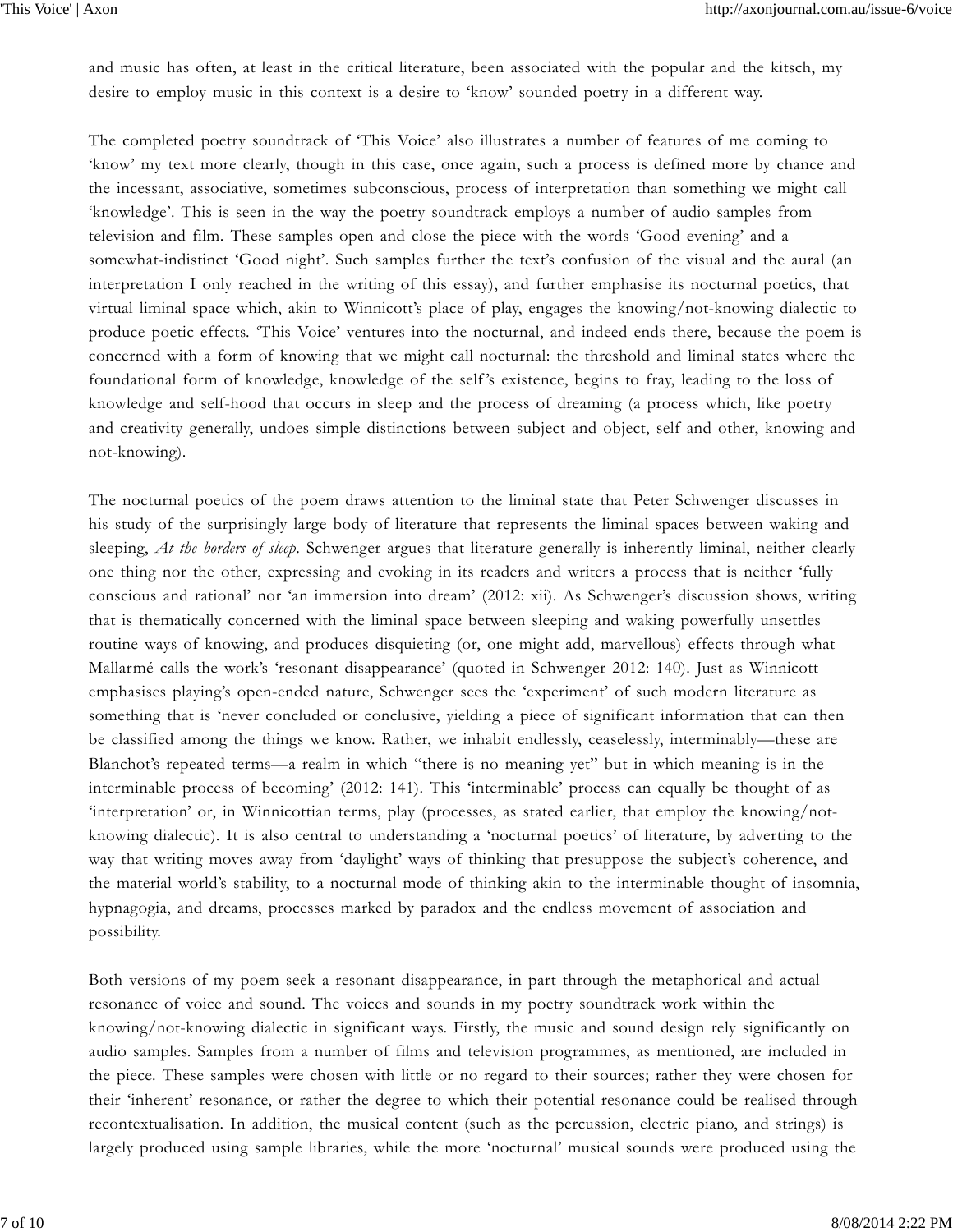sampling resynthesis of Izotope's Iris virtual synthesizer. My own voice is also to some degree a sequence of samples, given that it is not a single performance as such, but an edited and processed assemblage, 'comping' an apparently seamless performance together through the editing of multiple 'takes'. This is possible because the DAW makes sound akin to text, something that can be endlessly copied, edited, recontextualised, and modified. (For further discussion on DAWs and the production of sounded poetry see McCooey 2012b.)

This use of vocal samples adds an additional 'text' to the poem, producing a dialogue that was impossible to predict on the basis of the original text. Ironic contrasts and 'impossible' interchanges between my voice and the voices of the ghostly samples (such as the 'I don't know' after 'then whose?') are part of this dialogue. These voices also, like the polysemous text, are surprisingly unstable, quick to shed the features that we believe we 'know' about them. For example, 'I don't know' becomes a simple 'no', thanks to the DAW's ability to non-destructively copy and cut the relevant audio file. The phrase 'There is a tendency for the mind to wander' (which pointedly follows 'a tale of childhood and disillusion') jumps across the stereo field from left to right at the point at which the speaker says the word 'wander'. The samples sometimes reappear in ironically different contexts. 'Nice to see you again', for example, appears after the phrase 'not a war movie'.

Everything we think we know can potentially be reconfigured in unpredictable ways. While this is quite obvious with regard to the audio samples, the text itself similarly shows the endlessly reconfigurable nature of what we think we know, since words themselves, as text or speech, are also samples, things that we inherit and do not invent. They are akin to audio samples in how we can endlessly 'play' with these samples, forming previously unknown sentences and words and works out of existing words, idiomatic phrases, and literary forms and genres. As Herschel Farbman suggests in *The other night*, with regard to the novels of Samuel Beckett, this condition is what links us not only as writers and readers but as speakers of any given language:

> We are bound to each other, in the odd logic of Beckett's fictions, by our common absence at the origin of the words we speak to each other—bound to each other in our alienation from the words we speak. These words we speak are never all ours, and this, much more than any unspeakable presence or communion or romance of a human family, connects us. (2008: 20)

The closing sounds of 'This Voice' suggest something of this condition. The ordinary experience of a nightly valediction ('good night') is transformed in the interminable nocturnal sound of crickets and the mysterious disappearing resonance of music. This voice, and the others that inhabit the poem, are ones that we both know and don't know, their words harking back to an unknowable original (in text or in sound), incorporated into the endlessly interpretable text that came about through the poet's creative mix of knowing and not-knowing.

As Bennett writes in *Ignorance*, 'It is something of an open secret—outside of the academic study of literature, at least—that not knowing is, for a poet, as important as knowing' (2009: 228). As Bennett points out (and as Susan Stewart illustrated earlier), contemporary poets repeatedly avow knowledge of their own work. This trope of poetic nescience has, as Bennett argues, opposing political implications. On the one hand, poets claiming 'professional ignorance'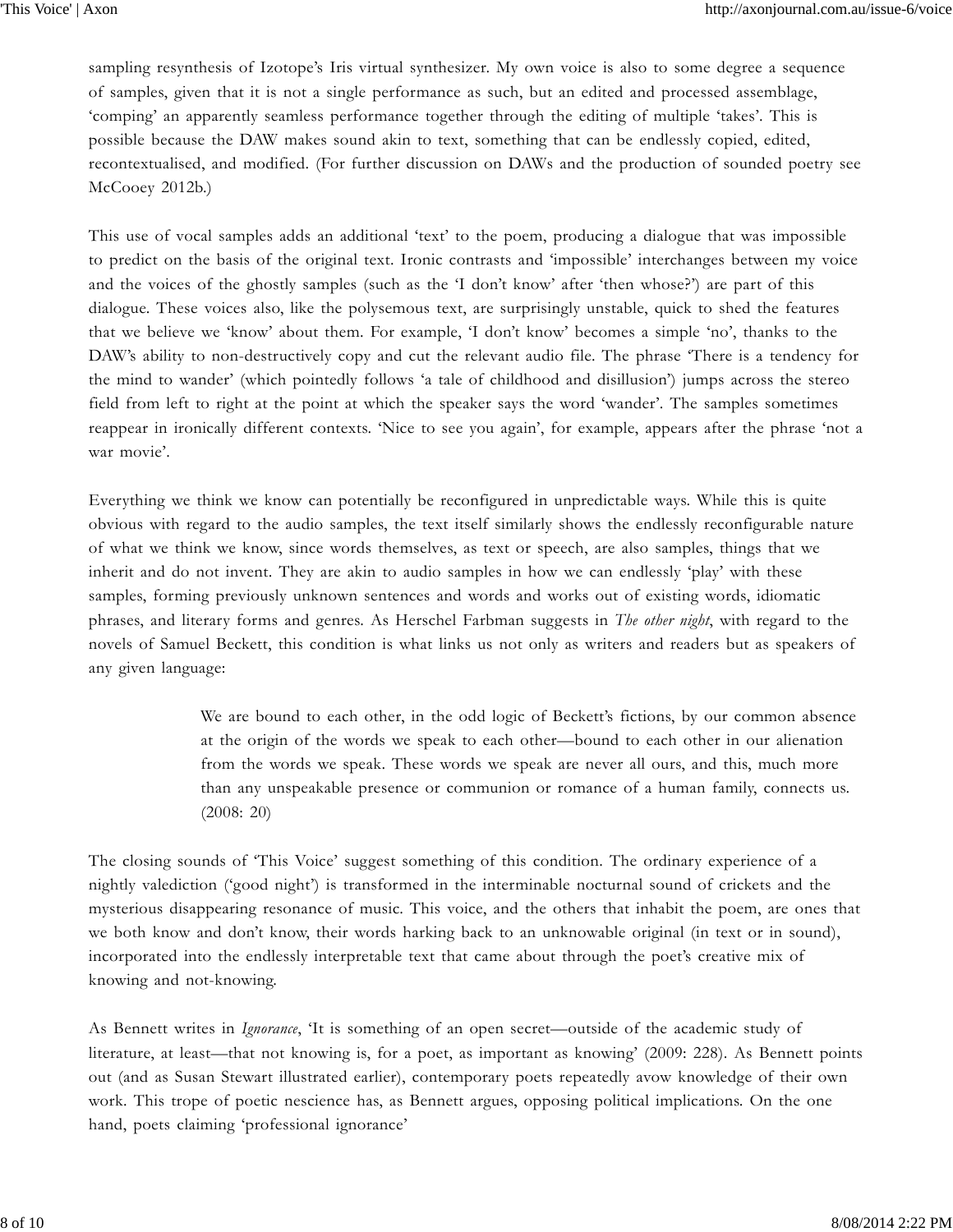constitutes the danger of Romantic authorialism … since it can so easily lead to the vatic conception of the author or poet as endowed with mysterious authority invested in them through inspiration—the poet is a 'legislator', even if not properly acknowledged as such. But this condition of authorship is also the poet's vulnerability, his fallibility, the fragility and uncertainty of his vision. (2009: 237)

The fallibility and fragility of her or his vision takes us back to Winnicott, whose conception of play allows the subject to project onto the world, but not in such a way that her or his projections are confused with reality and therefore become coercive or violent (in the way the law or a decree can). In this respect, and it is one that few poets or commentators seem to acknowledge, poets know very well the limits of their fragile play. Poetry, like any creative act, does not seek compliance, but rather the further interpretive play of reading and further writing. *This* voice will now dissolve into that process.

### WORKS CITED:

Bennett, A 2009 *Ignorance: literature and agnoiology*, Manchester: Manchester University Press

Blanchot, M 1982 *The space of literature*, trans. Ann Smock, Lincoln: University of Nebraska Press

Bowie, M 2000 'Psychoanalysis and Art: The Winnicott Legacy', *Art, creativity, living*, ed. Lesley Caldwell, London: Karnac, 11-29

Clark, T 1997 *The theory of inspiration*, Manchester: Manchester University Press

Foucault, M 1977 'Language to Infinity', *Language, counter-memory, Practice: selected essays and interviews*, ed. Donald F. Bouchard, trans. Donald F. Bouchard & Sherry Simon, Ithaca, Cornell University Press, 53-67

Farbman H 2008 *The other night: Dreaming, writing, and restlessness in twentieth-century literature*, New York: Fordham University Press

Keats, J 2002 Letter to George & Tom Keats, 21, 27 (?) December 1817, *Selected letters of John Keats*, ed. Grant F. Scott, Cambridge, MA: Harvard University Press, 59-61

McCooey, D 2012a 'This Voice' with notes, *Notes for the translators: from 142 New Zealand and Australian Poets*, ed. Christopher (Kit) Kelen, Macao/Bulahdelah: ASM/Cerberus Press, 264-65

McCooey, D 2012b 'Fear of Music: Sounded Poetry and the "Poetry Soundtrack"', Axon 2 (2012): **http://axonjournal.com.au/issue-2/fear-music-sounded-poetry-and-%E2%80%98poetry-soundtrack %E2%80%99 (http://axonjournal.com.au/issue-2/fear-music-sounded-poetry-and-%E2%80%98poetrysoundtrack%E2%80%99)**

McCooey, D 2013 *Outside Broadcast*, audio digital download, **https://itunes.apple.com/au/album /outside-broadcast/id682660501**.